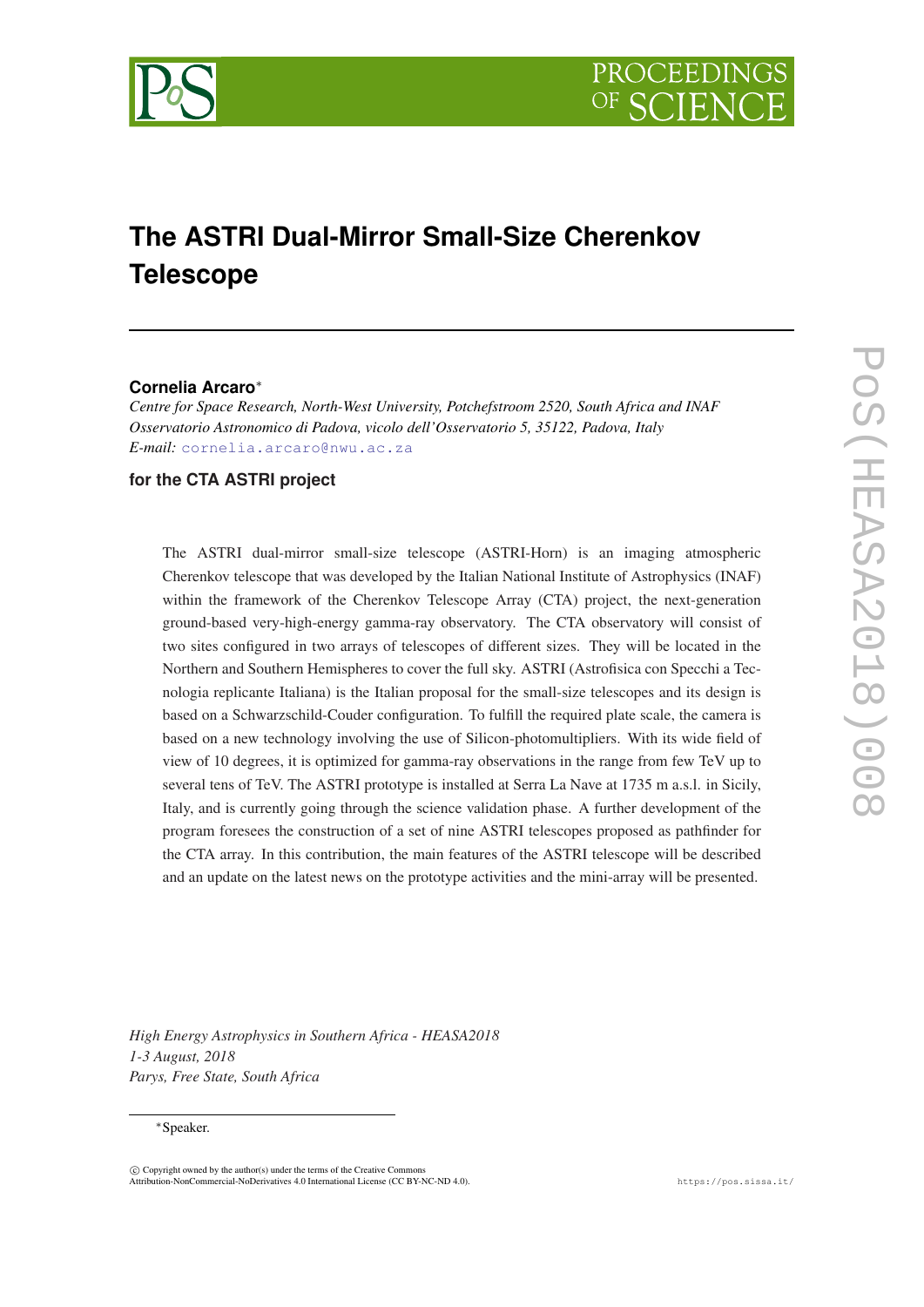## 1. Introduction

Being the most sensitive instruments to very-high-energy (VHE,  $E > 50$  GeV) gamma rays, ground-based imaging atmospheric Cherenkov telescopes (IACTs; e.g., see [1] for a review) currently investigate this energetic radiation. They exploit the Earth's atmosphere as absorbing medium of a calorimeter and detect the cascade of secondary particles. Such particles are produced during the absorption of incoming VHE gamma rays. IACTs are most effectively operated when several of these are set apart by  $\sim$  100 m and pointed to the same sky position. In this way, they observe the same shower with different orientation, which allows its stereoscopic imaging and reconstruction. The Cherenkov Telescope Array [2] represents a next generation of IACTs with unprecedented sensitivity, spectral coverage, angular and energy resolution and survey capabilities in order to significantly expand the science possibilities in the VHE range, in particular at the lowest and highest energies detectable. CTA is an observatory that will consist of two arrays with several tens of IACTs of different sizes located at two sites, one in the northern and another in the Southern Hemisphere, to provide full sky coverage. While the northern site will be located on La Palma at the Canary Islands, the southern site is proposed to be located in the Atacama Desert in Chile.

Aiming at an energy coverage spanning from 20 GeV to at least 300 TeV, the southern CTA array will consist of three different telescope types, which are referred to as large-, medium- and smallsized telescopes respectively (LSTs, MSTs and SSTs). While LSTs provide sensitivity at the lowest energies ( $20 < E < 150$  GeV), SSTs are optimised to the highest VHE energies ( $5 < E < 300$  GeV; [3]). There are currently three different SST prototypes under development within the CTA Collaboration, i.e., the single-mirror SST [4] and the dual-mirror (2M) telescopes GCT [5] and ASTRI [6].

The latter is conducted by the Italian National Institute for Astrophysics (INAF) since 2011 with the aim to design and develop within the CTA framework an end-to-end prototype of the SST in 2M configuration. While the activities regarding the science validation of the prototype are under completion, INAF approved the production of a set of nine ASTRI-like telescopes and proposed them as pathfinder for the CTA array in the south site. The pathfinder will help in the technical implementation of the CTA array but also produce science data [7].

### 2. The ASTRI-Horn Telescope

After its installation at the INAF "M.C. Fracastoro" observing station at Serra La Nave (Mount Etna, Sicily), the ASTRI prototype telescope (see figure [1](#page-2-0)) was inaugurated in September 2014. On 2018, November 10th, the ASTRI prototype was dedicated to Guido Horn d'Arturo, the Italian astronomer who first conceived and realized a telescope with a large mirror made of segments. Now the ASTRI dual-mirror telescope prototype is simply named ASTRI-Horn. It is currently tested and commissioned under field conditions and entered recently the scientific verification phase.

The ASTRI-Horn telescope is based on the so-called Schwarzschild-Couder (SC) design proposed by Vassiliev et al. [8] for the application in Cherenkov astronomy, allowing to correct contemporaneously spherical, coma and astigmatism aberrations on a large field of view. It is a compact system, with a 4 m-diameter primary and a 1.8 m-diameter secondary mirror, with a primary-to-secondary distance of 3 m, and a secondary-to-camera distance of 0.52 m [9]. It adopts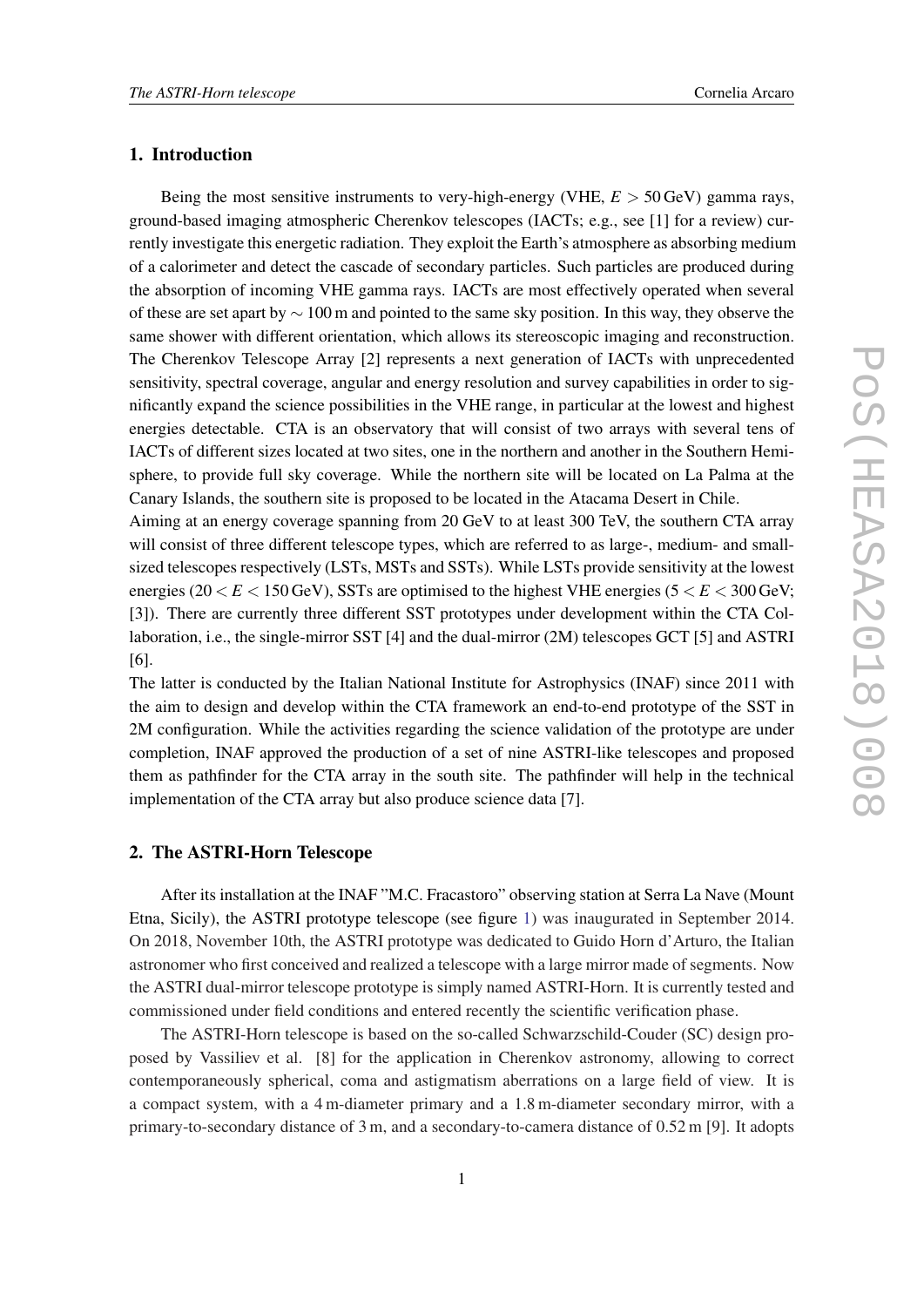<span id="page-2-0"></span>

Figure 1: The ASTRI-Horn dual-mirror telescope located at the INAF "M.C. Fracastoro" observing station at Serra La Nave.

an altitude-azimuthal design, with the mirror dish being mounted on the azimuth fork.

The aspherical optical profile of the primary mirror is approximated by 18 hexagonal spherical glass segments, which are divided into three groups with different nominal radius of curvature, while M2 is a monolithic glass substrate of 19 mm thickness. While the segments of the primary-mirror are obtained via cold slumping [10], the secondary mirror is produced by means of hot slumping [11]. Moreover, the primary-mirror segments have a sandwich-like structure, with an area density of about 12 kg/m<sup>2</sup>, making them light weight such that handling and mounting operations are easy.

The ASTRI-Horn telescope design includes a novel camera design that exploits the characteristics of the telescope's SC design, leading to a very compact camera  $(0.52 \times 0.66 \times 0.56$  mm; [12]). The fundamental elements of this novel design are the choice of photosensor, i.e., Silicon photomultipliers (SiPMs), and the read-out electronics.

With linear dimensions of few millimeters, SiPMs are suited to match to the point-spread function (PSF) of ASTRI. In addition, they exhibit high quantum efficiency in the near ultraviolet wavelength range where the Cherenkov light is maximum ( $> 35\%$  at 400 nm), very fast response, and excellent single photoelectron (phe) resolution. The camera pixel have a size of  $7 \times 7$  mm corresponding to  $0.19<sup>°</sup>$  on the sky.

Being based on a custom peak-detector operation mode for the acquisition of the SiPM pulses, the read-out electronics represent an innovative solution that is based on a CITIROC ASIC (application specific integrated circuit; [13]). The signal shaper and the peak detector, which are customized for ASTRI, provide high efficiency, auto-trigger capability and very fast pixel read out. The camera trigger is topological, meaning it is activated when a given number of contiguous pixels shows a signal above a certain threshold equivalent to a given number of photoelectrons, with both the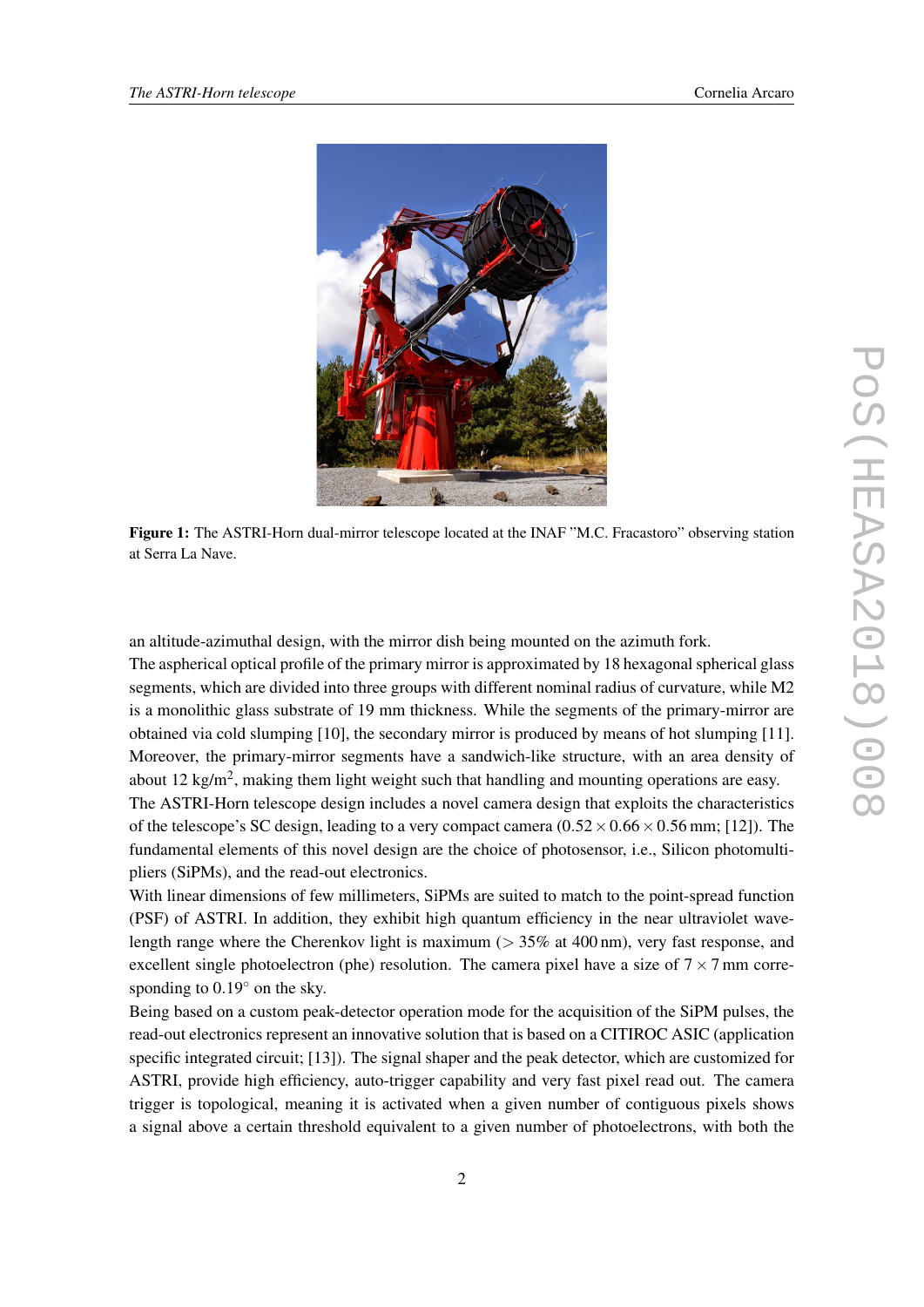number of contiguous pixels and the number of photoelectrons being adjustable. A particular operating mode of the read-out electronics is the so-called variance technique [12, 13], for which the electric signal generated by each pixel that is not triggered by the first level trigger is continuously sampled. While the sequence of ADC (Analog to Digital Converter) values obtained is constant with time, its variance is proportional to the photon flux impinging on the pixel. The acquisition of the variance data is performed in parallel to the normal data acquisition. The method has several applications ranging from validating the pointing accuracy of the telescope and determining the Night Sky Background (NSB) to monitoring the mirror alignment.

## 3. The commissioning of the ASTRI-Horn telescope

Since its inauguration in 2014, an extensive set of tests was performed, to characterize and subsequently monitor the performance of the ASTRI-Horn telescope. While the validation phase for the mechanical structure and for the optics has been concluded, the camera characterization is still ongoing.

The validation of the optical design has been conducted during a dedicated campaign in Autumn 2016. The optics' PSF has been determined as a function of the position along the telescope's field of view [14]. In addition, the temporal stability of the PSF was determined in function of the telescope elevation [9]. The measurements were carried out with a CCD camera placed at different positions in the telescope's focal plane imaging stars at different sky positions showing that the required specification of a flat PSF of  $\sim 10$  arcminutes along a large field of view ( $\sim 10°$ ) is fulfilled. The PSF stability with elevation and with time [9] has a huge impact on the design of the active mirror control, allowing to use this control as an AIV (Assembly-Integration-Verification) tool for the alignment of the primary mirror's segments at the time of installation and whenever required (typically once per year).

The monitoring of the optic's reflectivity is crucial for the degradation evaluation of the reflective mirror coating due to the environmental impact by atmosphere, dust, sand, UV light, etc. The degradation rate is an important parameter with an impact on maintenance operations of the mirrors, implying for example the necessity of an on-site recoating facility. For this reason, the reflectivity of the primary and secondary mirrors has been measured at different time scales. The measurements showed that the ageing of the coating is faster than expected, especially for the secondary mirror, which is most likely due to the aggressive volcanic atmosphere with frequent emission of sulphur compounds [15]. An identical coating was used for the glass mirrors of the MAGIC telescopes that are located on Roque the los Muchachos on La Palma [16]. In more than 8 years, the degradation of the reflectivity has been a few percent [17]. As the southern site chosen for CTA has no volcanos in the immediate environment and no aggressive atmosphere, the rate of degradation should be in line with CTA requirements.

The electromechanical structure has been intensively studied and its parameters have been optimized to achieve the maximum performance as thoroughly described in [6]. As part of regularly scheduled activity, an observational campaign to monitor the tracking and pointing performance as well as the astrometric precision of the telescope between November 2017 and January 2018 has been carried out. The measurements were obtained using the pointing monitoring camera (PMC), an auxiliary CCD camera placed at the back of the secondary mirror-supporting structure whose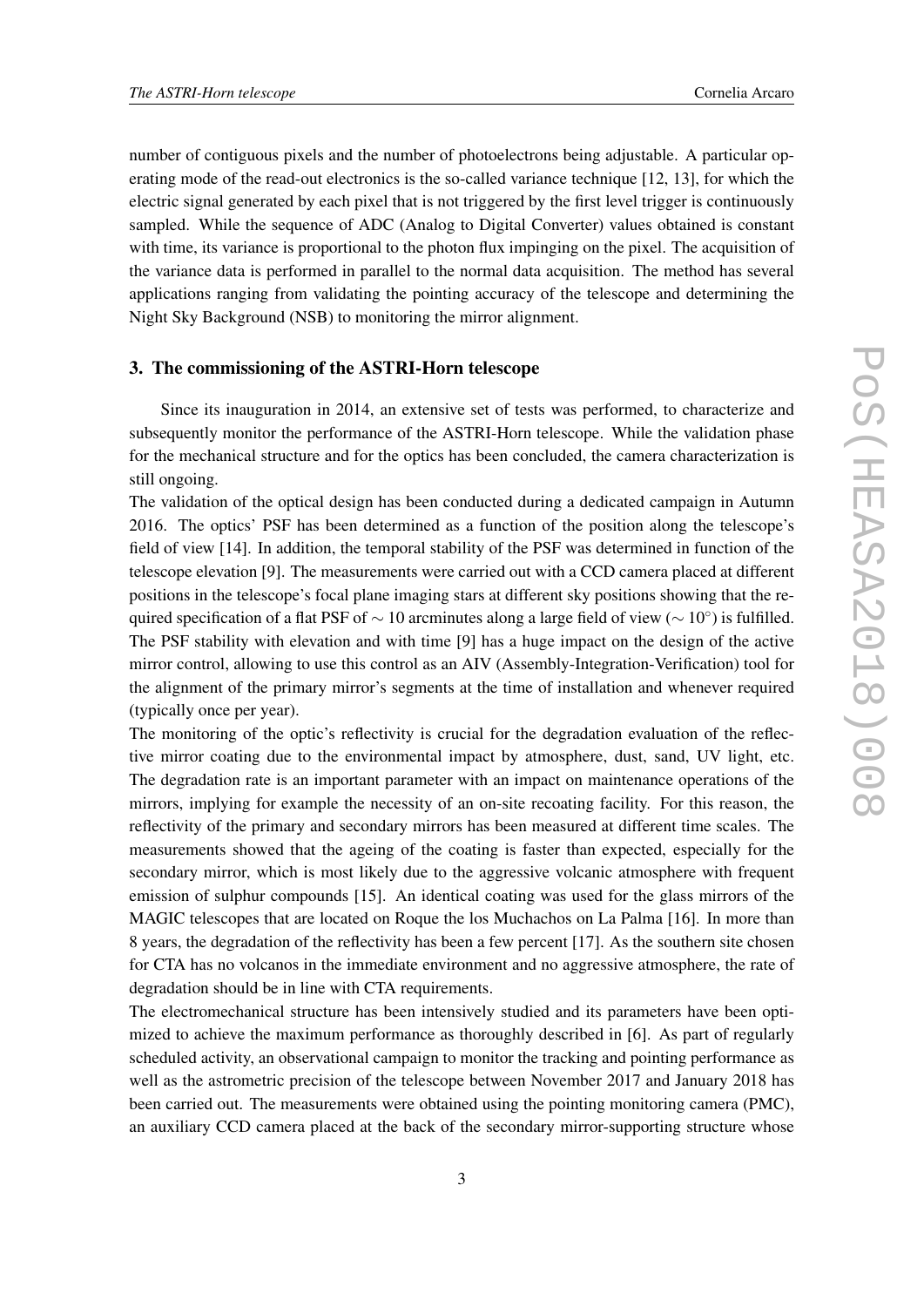main purpose is to calibrate the pointing position of the telescope in the sky. During the test campaign, the telescope was either pointing to a fixed position or was tracking astronomical objects such as stars. The images were acquired at a frequency of one every 10 seconds, with exposure times typically of the order of few seconds and durations of an observational run between 10 and 20 minutes.

First, the astrometry [18] was computed for images taken during various pointings, revealing AS-TRI's astrometric precision of 5 arcseconds RMS to meet the CTA requirements. Similarly, the tracking precision was determined from the PMC images acquired during several trackings, indicating a typical precision  $\sim$  6 arcseconds RMS, thus meeting the CTA specifications on tracking precision. The pointing precision was evaluated using an in-house developed IDL-based code according to [19], being of the order of  $\sim$  20 arcseconds.

The integration of the ASTRI camera at the telescope was carried out in May 2017, and despite the fact that the camera performance was far from optimum the telescope detected first Cherenkov light [20]. Since then, the camera underwent engineering tests, and some scientific runs were performed. First trigger rates have been recorded as function of the pixel trigger thresholds during moonless nights while pointing the telescope at different sky positions, with a topological trigger of at least five contiguous pixels [12, 21]. A preliminary analysis of the curves indicated the camera's working point to be at  $\sim$  11 phe, meaning that the trigger rate in the region dominated by the air shower events is lower than expected from measurements previously obtained in lab. This behavior indicates a reduced telescope efficiency, that is most likely associated with mirror degradation and misalignment, which were further investigated. On the other hand, the trigger threshold was found to be higher [12] due to a local NSB higher than expected.

In December 2017, 1.7 hours of gamma-ray data on the Crab Nebula and 1.4 hours of dedicated off target data were collected, respectively, resulting in a non-detection (see [21] for details) of this well-known VHE emitter. However, given the limited exposure time, the reduced efficiency of the telescope, the non-optimal tuning of the camera, and the rough calibrations used for the data reduction, this was not unexpected. Nevertheless, these observations allowed to verify the end-toend concept of the prototype, from the photon detection to the data analysis, with a complete data analysis report being given in [21].

The variance mode has been evaluated in January and March 2018 and showed its potential in assessing the telescope's pointing behavior [10] and checking the optical alignment of the M1 segments [12]. Indeed, the variance data indicated some misaligned M1 mirrors. These findings were confirmed in May when six mirrors were resulted to be misaligned and thus needed to be realigned subsequently. For two mirrors the misalignment was not revealed by the variance data, since they were yet aligned very close to their nominal position and thus not visible in the variance data. Two considerations can be deduced: first, the optical alignment is quite stable in time as this is the first time in almost two years that an adjustment of the M1 mirrors was required, and second the variance technique is an efficient method to monitor the optical alignment of the M1 mirrors. The analysis of the variance data regarding their potential to assess the pointing behavior of the telescope is still ongoing.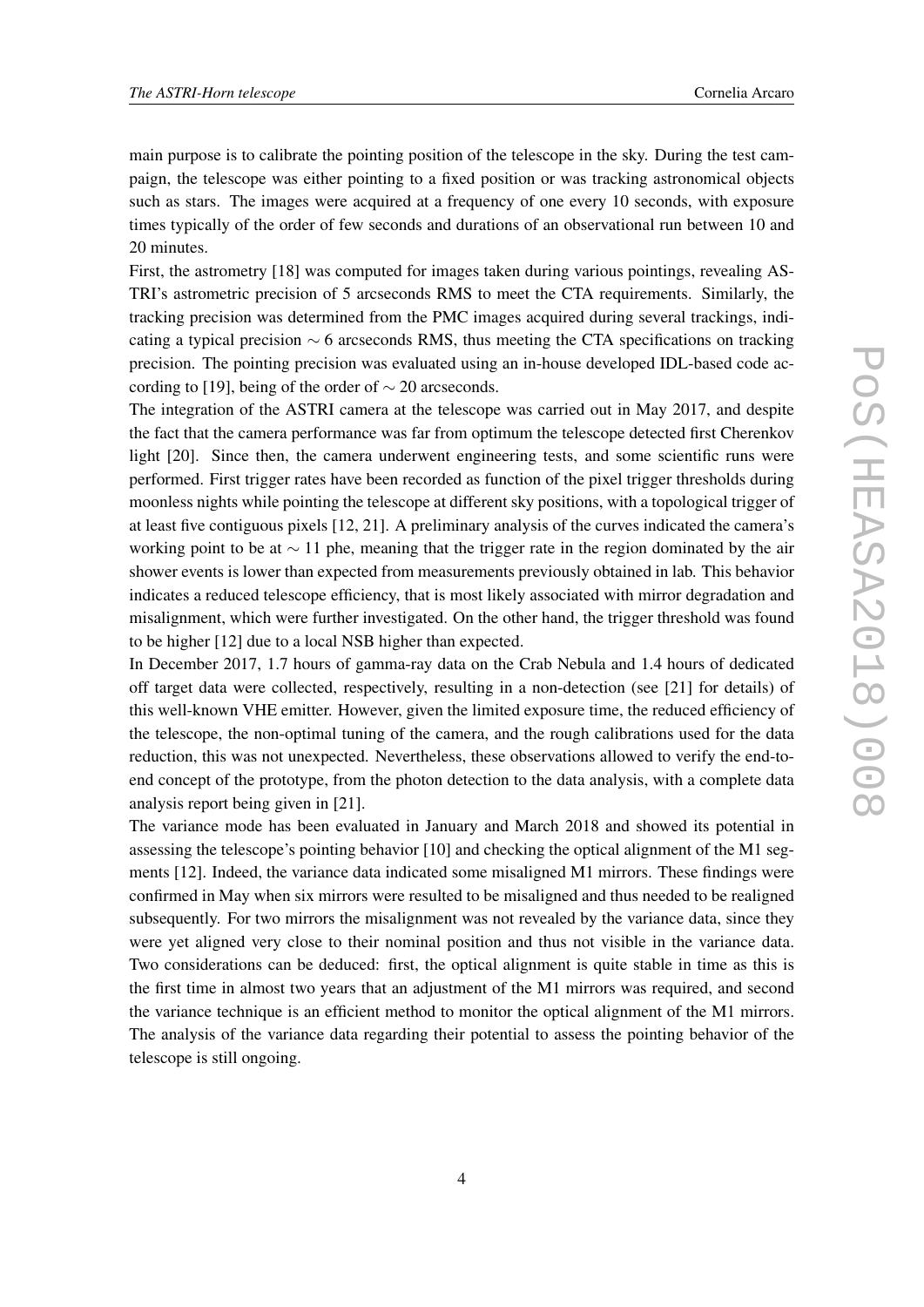# 4. The ASTRI mini-array

#### 4.1 Technological and operational development

The next step of the program is the production of a set of nine end-to-end ASTRI telescopes named ASTRI mini-array based on the ASTRI-Horn telescope design and proposed to be installed as pathfinder at the CTA observatory (CTAO) southern site. The development of the ASTRI miniarray has been approved by INAF in synergy with the Universidade de Sao Paulo (Brazil) and the North-West University (South Africa).

The pathfinder is proposed as a precursor of CTA to prove the technology and to test operational and maintenance procedures. In particular, the activities in which the pathfinder can give a fundamental contribution to the development of the CTAO southern site are: the assessment of the array trigger; the test of the array control software and general operations; the test of the assembly, integration and verification procedures on site (time, personnel, infrastructure, and tools); the test of the array performance against Monte Carlo simulations and of the implementation of the intensity interferometry capability.

The implementation of the pathfinder will happen within the framework of CTAO development. In particular, it will have to pass before deployment all CTAO technical reviews. For those ASTRI subsystems for which the design is already well consolidated, i.e., the mirror elements and the camera read-out electronics, the production has already started, with a minimal modification of the mirror coating in order to enhance the reflectivity in the wavelength range of interest specified by CTA requirements [15] and to lower the contribution of the NSB in the infrared, while keeping the same performance in terms of resistance and durability.

#### 4.2 Science with the ASTRI mini-array

Besides the technological and operational aspects, the ASTRI mini-array is designed to perform astrophysical observations. Although the sensitivity is worse than that of the full CTA southern-site SST array [2], the energy and angular resolutions are in line with those of the 70 SST telescope array since only a few TeV shower events are expected to trigger more than nine units, resulting an energy threshold of 10-15 %. Based on preliminary Monte Carlo studies performed with the A-SciSoft package [22], the ASTRI mini-array could push the sensitivity of the current generation of IACTs further above 10 TeV, extending up to about 100 TeV. Several studies have been carried out to simulate the TeV gamma-ray emission of promising sources accessible to the ASTRI mini-array to evaluate its potential science cases.

The ASTRI mini-array will exploit its sensitivity and extended spectral range to investigate the emission of prominent sources with hard spectra such as galactic sources like young (∼ 2000 years) pulsar wind nebulae (e.g., Crab Nebula and Vela-X) and supernovae remnants (SNRs; e.g.,Velajunior and RX J1713.7-3946). Being optimised for the highest energies and featuring a large field of view in combination with a good angular resolution, the ASTRI mini-array could contribute to the understanding of the origin of cosmic rays (CR) by distinguishing between hadronic and leptonic emission scenarios for this kind of sources. More important, by observations of the highenergy tail of the spectra of VHE emitting sources located at the Galactic Centre, the mini-array can investigate the existence of cosmic rays with energies of the order of  $\sim 10^{15}$  eV, so-called PeVatrons, as they seem to have been observed in Sagittarius A\* by H.E.S.S. [24].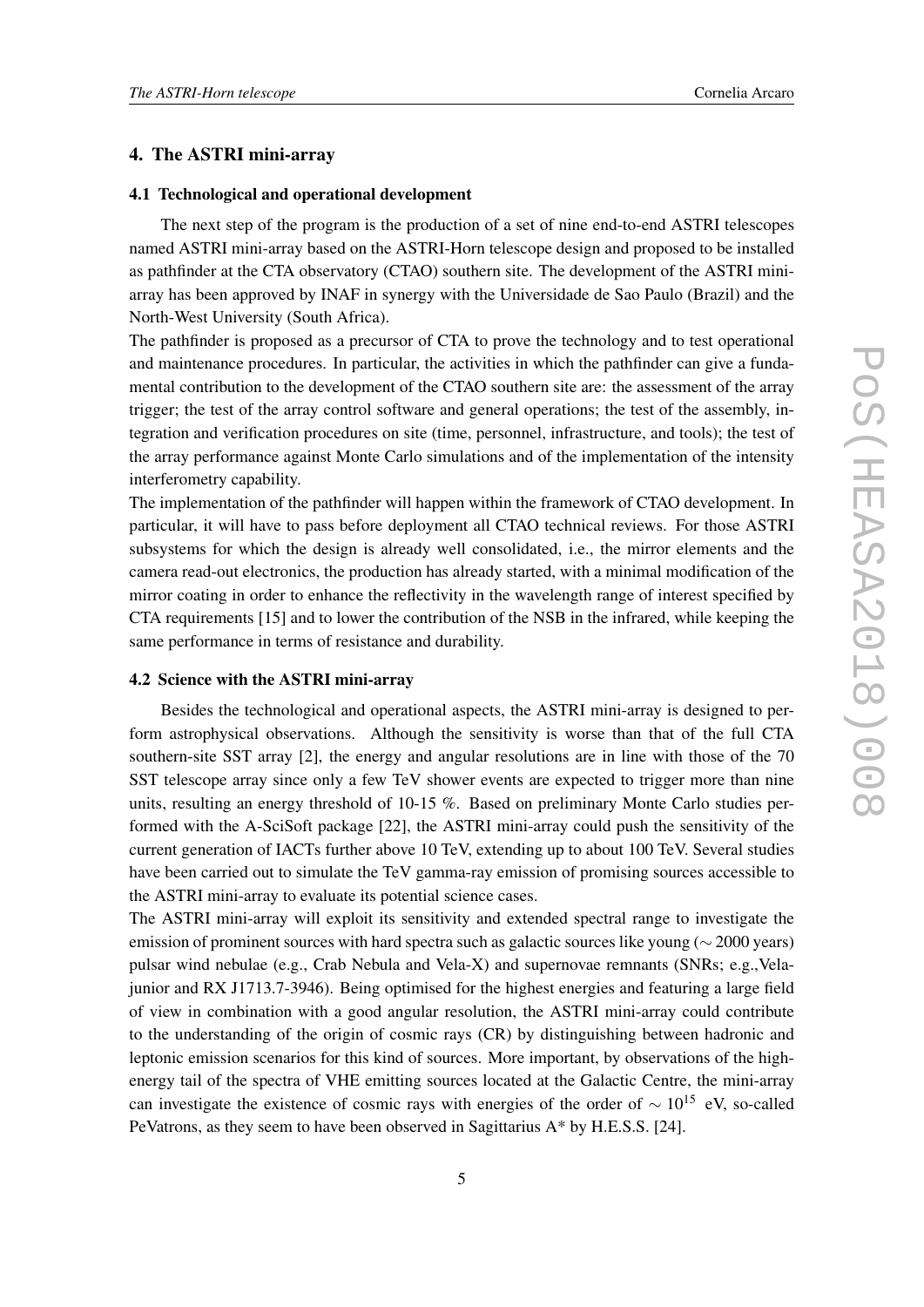Another promising target for the ASTRI mini-array are extragalactic sources with hard spectra, as for example extreme blazars like 1ES 229+200 in order to shed light on the mechanism of gammaray emission that may eventually involve ultra-high-energy cosmic rays (UHECRs). In the case of 1ES 229+200, a gamma-ray emission above 25 TeV would imply hadronic emission mechanisms involving the acceleration of UHECRs.

A cosmological study closely related to this type of sources of potential UHCRS emission and to their hard emission spectra involves anomalies in the opacity of the Universe to VHE gamma rays due to the extragalactic background light (EBL) by the existence of axion-like particles (ALPs) and aims at constraining the intergalactic magnetic field (IGMF). The science case is based on an oscillation of a gamma ray to an ALP in the IGMF, thus travelling to the Earth without being absorbed by the EBL. In the Earth's magnetic field, the ALPs transform back to gamma rays that can be observed by the ASTRI mini-array. In addition to this, EBL studies at wavelengths  $> 10 \mu$ m can be carried out by observing near-by so-called high-frequency-peaked BL Lac objects (e.g., Mrk 421 and Mrk 501) and radio galaxies (e.g., M 87), where the EBL absorption only kicks in at  $\sim$  30TeV.

# 5. Conclusion

CTA represents the next generation of ground-based observatories for gamma-ray astronomy at very-high energies, becoming the world's largest and most sensitive gamma-ray observatory. The southern-site CTA array will consist of three different telescope types, that is the Large-, Medium-, and Small-Sized Telescopes (LSTs, MSTs and SSTs). Since its installation on the Etna at Sicily, the ASTRI dual-mirror telescope, a prototype of the SST class for CTA, has been extensively studied, and it has been demonstrated to fulfill expectations and requirements. The camera commissionning and the science verification phase is still ongoing, while the next phase towards the implementation of a mini-array of nine ASTRI telescopes has already been entered. The ASTRI mini-array is proposed as one of the first building blocks of the CTAO southern site and will allow early science operations extending the observation of gamma rays in an energy range previously unexplored by current IACT facilities.

# Acknowledgement

This work is supported by the Italian Ministry of Education, University, and Research (MIUR) with funds specifically assigned to the Italian National Institute of Astrophysics (INAF) for the Cherenkov Telescope Array (CTA), and by the Italian Ministry of Economic Development (MISE) within the "Astronomia Industriale" program. We acknowledge support from the Brazilian Funding Agency FAPESP (Grant 2013/10559-5) and from the South African Department of Science and Technology through Funding Agreement 0227/2014 for the South African Gamma-Ray Astronomy Programme. We gratefully acknowledge support from the agencies and organizations listed under Funding Agencies at this website: http://www.cta-observatory.org/.

#### **References**

<sup>[1]</sup> Rieger, F.M., de Ona-Wilhelmi, E., and Aharonian, F. A., *TeV Astronomy, Frontiers of Physics*, Volume 8 Issue 6 (2013), 714 [[DOI:10.1007/s11467-013-0344-6](https://doi.org/10.1007/s11467-013-0344-6)]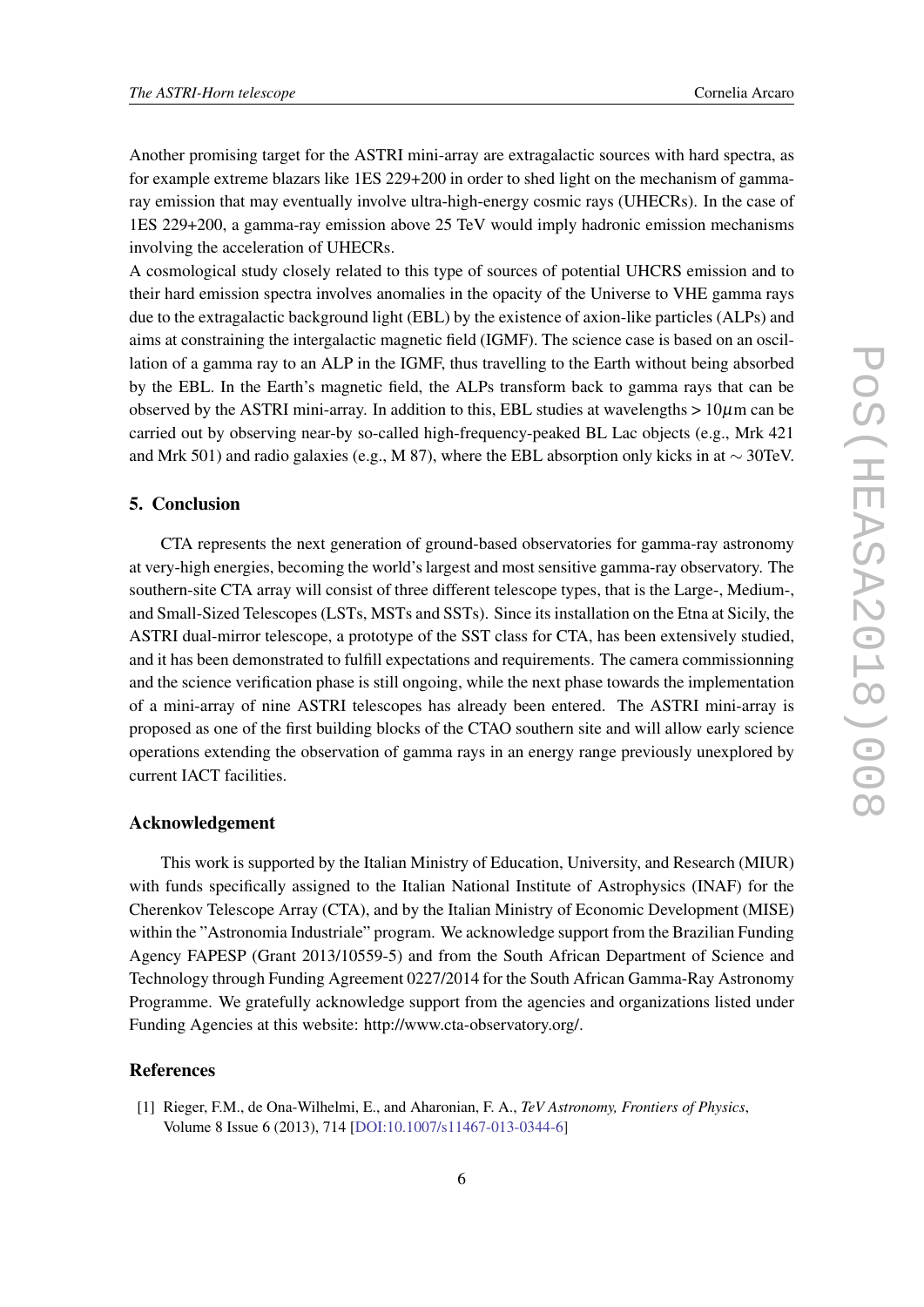- [2] Hofmann, W., *The Cherenkov Telescope Array: Exploring the Very-high-energy Sky from ESO's Paranal Site*, The Messenger, 168 (2017), 2
- [3] The Cherenkov Telescope Array Consortium, *Science with the Cherenkov Telescope Array*, eprint [[arXiv:1709.07997](https://arxiv.org/abs/1709.07997)]
- [4] Heller, M., et al., *The Single Mirror Small Size Telescope of the Cherenkov Telescope Array*, AIP Conference Proceedings, Volume 1792 Issue 1 (2017), ID 080003 [[DOI:10.1063/1.4969024\]](https://aip.scitation.org/doi/10.1063/1.4969024)
- [5] Sol, H., Greenshaw, T., Le Blanc, O., and White, R., *Observing the sky at extremely high energies with the Cherenkov Telescope Array: Status of the GCT project*, in proceedings of the 35th International Cosmic Ray Conference (ICRC2017), [[arxiv:1709.09134](https://arxiv.org/abs/1709.09134)]
- [6] Canestrari, R., et al., for the CTA ASTRI Project, *ASTRI SST-2M prototype for the Cherenkov Telescope Array: status after the commissioning phase of the telescope*, in proceedings of SPIE conferences, 10399 (2017), ID 1039904 [[DOI:10.1117/12.2276767](https://doi.org/10.1117/12.2276767)]
- [7] Pareschi G., et al., for the ASTRI Collaboration and the CTA Consortium, *The ASTRI SST-2M prototype and mini-array for the Cherenkov Telescope Array (CTA)*, in proceedings of SPIE conferences, 9906 (2016), ID 99065T [[DOI:10.1117/12.2232275\]](https://doi.org/10.1117/12.2232275)
- [8] Vassiliev, V., Fegan, S., and Brousseau, P., *Wide field aplanatic two-mirror telescopes for ground-based g-ray astronomy*, Astroparticle Physics, 28 (2007), 10 [[DOI:10.1016/j.astropartphys.2007.04.002](https://linkinghub.elsevier.com/retrieve/pii/S0927650507000527)]
- [9] Canestrari, R., et al., for the ASTRI Collaboration and the CTA Consortium, *The ASTRI SST-2M prototype for the Cherenkov Telescope Array: opto-mechanical performance*, in proceedings of SPIE conferences, 9906 (2017), ID 990619 [[DOI:10.1117/12.2232270\]](https://doi.org/10.1117/12.2232270)
- [10] Canestrari, R., et al. 2013, *Cold-shaping of thin glass foils as novel method for mirrors processing. From the basic concepts to mass production of mirrors*, Optical Engineering, 52 (2013), ID 051204 [[DOI:10.1117/1.OE.52.5.051204](https://doi.org/10.1117/1.OE.52.5.051204)]
- [11] Ghigo, M., et al., *Development of hot slumping technique and last optical performances obtained on a 500 mm diameter slumped segment prototype for adaptive optics*, in proceedings of SPIE conferences, 7439 (2009), ID 74390 [\[DOIR:10.1117/12.826405\]](https://www.spiedigitallibrary.org/conference-proceedings-of-spie/7439/1/Development-of-hot-slumping-technique-and-last-optical-performances-obtained/10.1117/12.826405.full)
- [12] Catalano, O., et al., for the CTA ASTRI Project, *The ASTRI camera for the Cherenkov Telescope Array*, in proceedings of SPIE conferences, 10702 (2018), ID 1070237 [\[DOI:10.1117/12.2314984](https://doi.org/10.1117/12.2314984)]
- [13] Sottile, G., et al., for the ASTRI Collaboration and the CTA Consortium, *ASTRI SST-2M Camera Electronics*, in proceedings of SPIE conferences, 9906 (2016), ID 99063D [[DOI:10.1117/12.2232464\]](https://doi.org/10.1117/12.2232464)
- [14] Giro E., et al., *First optical validation of a Schwarzschild Couder telescope: the ASTRI SST-2M Cherenkov telescope*, Astronomy & Astrophysics, 608 (2017), A86 [[DOI:10.1051/0004-6361/201731602](https://doi.org/10.1051/0004-6361/201731602)]
- [15] Scuderi, S., et al., for the CTA ASTRI Project, *From the Etna volcano to the Chilean Andes: ASTRI end-to-end telescopes for the Cherenkov Telescope Array*, proceedings of SPIE conferences, 10700 (2018), ID 107005Z [[DOI:10.1117/12.2312453\]](https://www.spiedigitallibrary.org/conference-proceedings-of-spie/10700/2312453/From-the-Etna-volcano-to-the-Chilean-Andes--ASTRI/10.1117/12.2312453.full)
- [16] Pareschi, G., et al., *Glass mirrors by cold slumping to cover 100 m2 of the MAGIC II Cherenkov telescope reflecting surface*, in proceedings of SPIE conferences, 7018 (2008), ID 70180W [[DOI:10.1117/12.790404\]](https://doi.org/10.1117/12.790404)
- [17] Razmik, M., et al., *Absolute reflectance of a concave mirror used for astro-particle physics experiments*, Astroparticle Physics, 105 (2018), 1 [[DOI:10.1016/j.astropartphys.2018.09.001\]](https://linkinghub.elsevier.com/retrieve/pii/S0927650517302669)